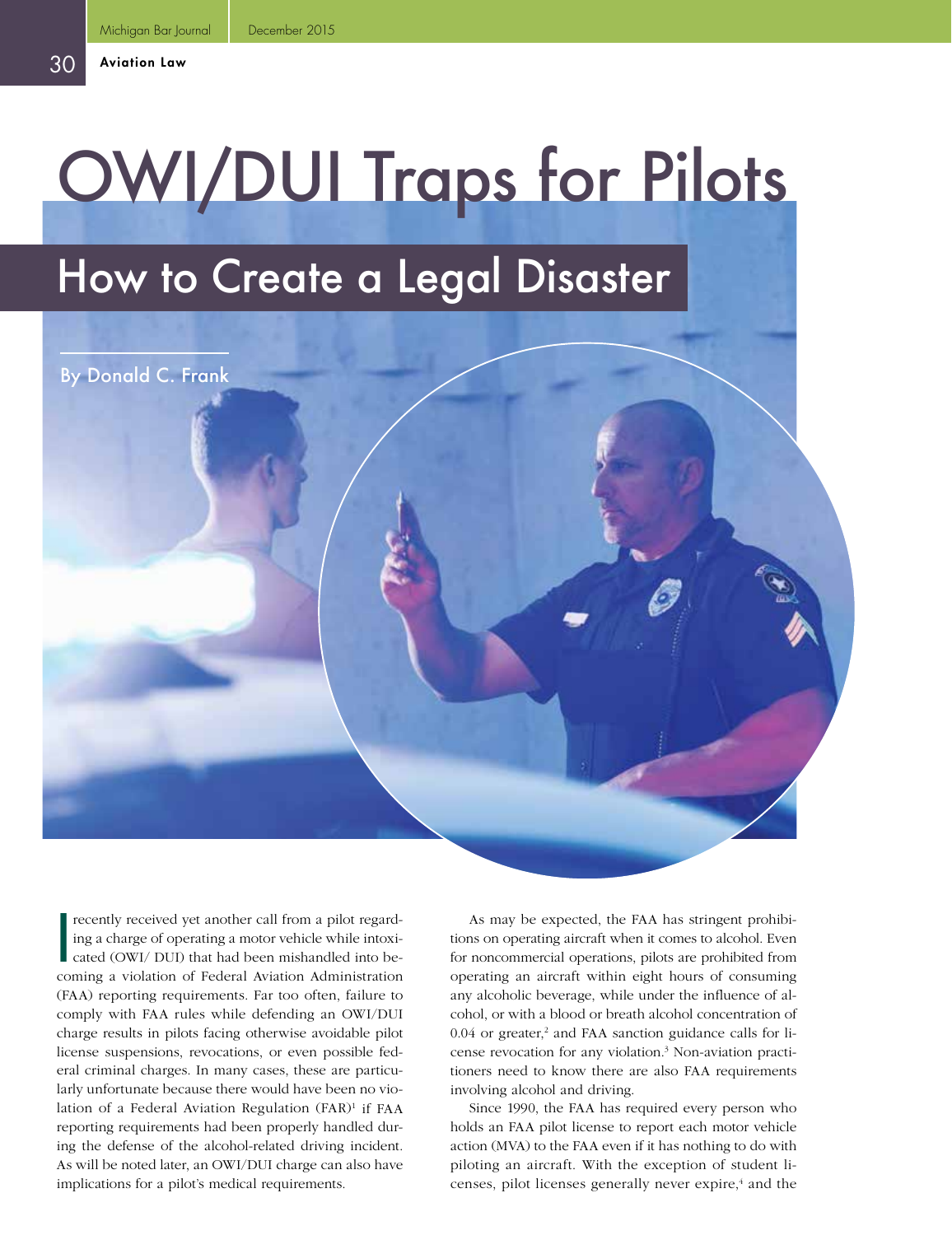reporting requirements apply even if the pilot is inactive and hasn't flown for many years. A report to the FAA may even be required despite driving charges being dropped or the pilot being acquitted, and once a motor vehicle action occurs, it must be reported within 60 days to the FAA's Civil Aviation Security Division or the pilot is in violation of the FARs even if he or she is ultimately acquitted of all charges.<sup>5</sup>

For reporting purposes, the FAA defines an MVA as:

- (1) A conviction after November 29, 1990, for the violation of any Federal or State statute relating to the operation of a motor vehicle while intoxicated by alcohol or a drug, while impaired by alcohol or a drug, or while under the influence of alcohol or a drug;
- (2) The cancellation, suspension, or revocation of a license to operate a motor vehicle after November 29, 1990, for a cause related to the operation of a motor vehicle while intoxicated by alcohol or a drug, while impaired by alcohol or a drug, or while under the influence of alcohol or a drug; or
- (3) The denial after November 29, 1990, of an application for a license to operate a motor vehicle for a cause related to the operation of a motor vehicle while intoxicated by alcohol or a drug, while impaired by alcohol or a drug, or while under the influence of alcohol or a drug.<sup>6</sup>

Practitioners can readily see from the definition that the first MVA arising out of allegedly driving under the influence of alcohol might have to be reported well before any conviction or acquittal, and that one alleged alcoholrelated driving incident will typically result in multiple MVAs, each of which must be reported within 60 days. Once 60 days have elapsed after an MVA without a required report being made, the FAA reporting violation has occurred, regardless of any later outcome.

It is important to understand that in many or most cases, the MVA itself (even including a conviction) does not violate the FARs, but failing to report it does. An MVA reported in a timely manner only becomes grounds for suspending or revoking a pilot's license if two or more MVAs occur within three years of each other, excluding multiple actions arising from the same incident or factual circumstances.7 FAA sanction guidance provides for a 15- to 45-day suspension of all pilot certificates for failing to report an MVA within 60 days, a 90- to 120-day suspension for having two actions from separate incidents within three years if both were untimely reported, and revocation of all pilot certificates if there are three or more actions from separate incidents within three years.<sup>8</sup> This means practitioners have the opportunity to create the worst of all possible outcomes—taking an event that is not a violation and turning it into one simply by failing to ensure it is timely and properly reported to the FAA.

## Fast Facts

A pilot may be required to report an alcohol-related driving event to the FAA even if the driving charges are dropped or the pilot is acquitted.

A motor vehicle action arising out of driving under the influence of alcohol may have to be reported to the FAA well before any conviction or acquittal.

In most cases, an alcohol-related driving event does not violate any federal aviation regulation, but each failure to report the motor vehicle action arising out of that event to the FAA does.

Some may wonder how failure to report an MVA would be detected. Pilots are not out of the woods even if they meet all requirements to hold a pilot's license. Despite holding a perfectly valid FAA pilot license, in most cases a pilot cannot exercise the privileges of that license unless he or she also holds an FAA medical certificate. The duration of a medical certificate varies from six months to five years, depending on the type of pilot privileges and age of the pilot.<sup>9</sup> The FAA considers alcohol and drug abuse or dependence to be a medical problem. Applications for FAA medical certificates must be made on FAA Form 8500-8, which has reporting requirements that overlap the MVA reporting requirements and includes the following complicated question:

### **18. Medical History—**HAVE YOU EVER IN YOUR LIFE BEEN DIAGNOSED WITH, HAD, OR DO YOU PRESENTLY HAVE ANY OF THE FOLLOWING?

v. History of (1) any arrest(s) and/or conviction(s) involving driving while intoxicated by, while impaired by, or while under the influence of alcohol or a drug; or (2) history of any arrest(s), and/or conviction(s), and/or administrative action(s) involving an offense(s) which resulted in the denial, suspension, cancellation, or revocation of driving privileges or which resulted in attendance at an educational or a rehabilitation program.<sup>10</sup>

Even if the FAA medical application is completed within 60 days of an MVA, it does not substitute for the report to the FAA's Civil Aviation Security Division. But failing to report alcohol-related events on the medical application worsens a pilot's situation by changing it from merely failing to make a report to arguably engaging in a willful falsification. Falsification is grounds for revoking all FAA certificates, and FAA policy is to revoke all